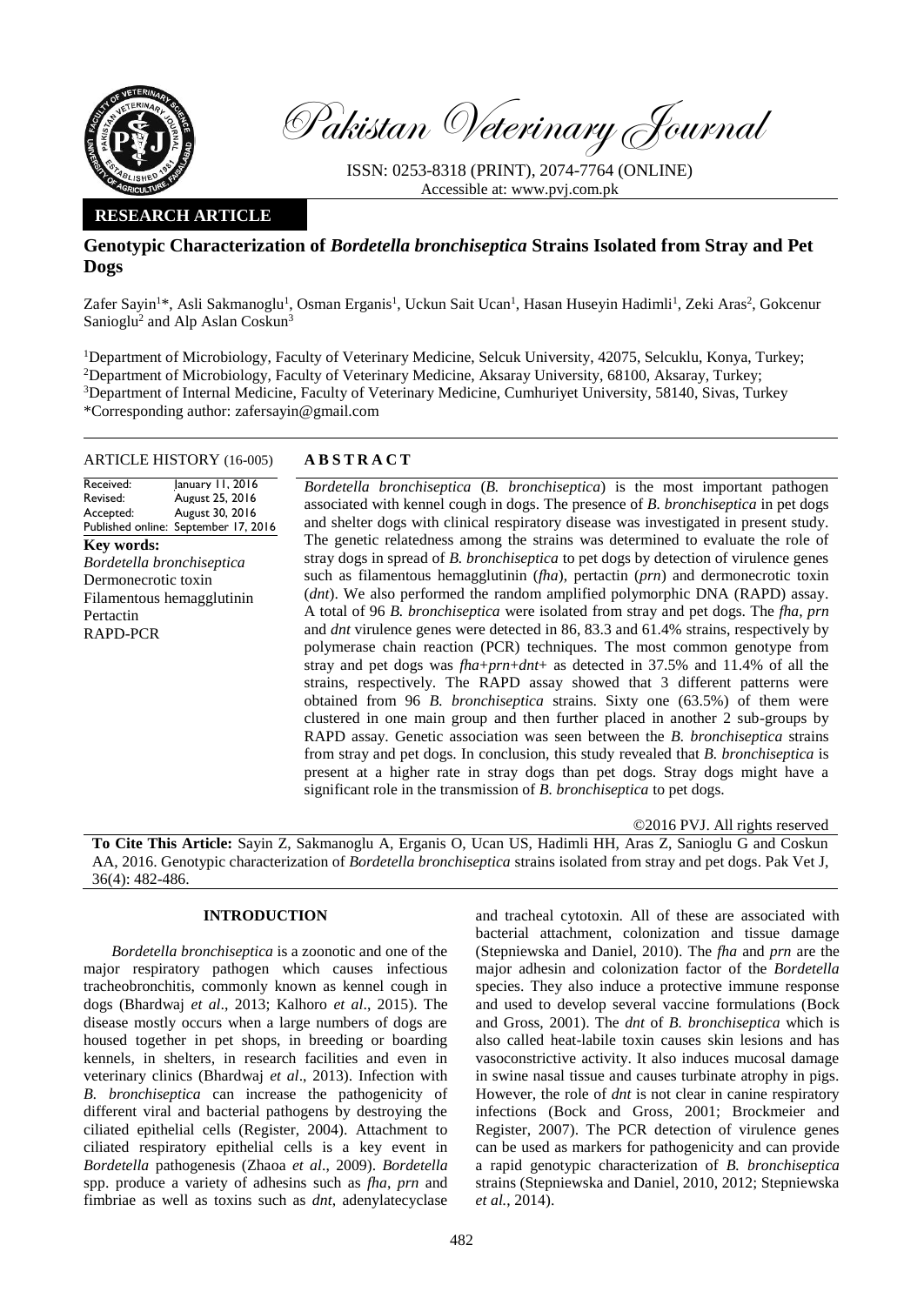Overpopulation of stray dogs is a major problem in Turkey (Ucan and Aras, 2015). Via a national legislative process, stray dogs are captured, vaccinated, neutered and kept at most 3 months in shelters. They are released to the environment from which they were originally taken. However, no routine vaccination schedule against *B. bronchiseptica* in these shelters is applied. There are very limited data on presence of the *B. bronchiseptica* infection in dogs in Turkey (Maden *et al*., 2000; Erdeger, 2002). Here, our goal was to investigate the presence of *B. bronchiseptica* in pet dogs and shelter dogs with clinical respiratory disease in Turkey. In addition, genetic relatedness among *B. bronchiseptica* strains was identified to evaluate the role of stray dogs in the transmission of *B. bronchiseptica* to pet dogs by detection of virulence factor genes such as *fha*, *prn*, *dnt* and RAPD-PCR analysis.

## **MATERIALS AND METHODS**

**Sampling and Culture:** The bronchoalveolar lavage fluid (BALF) samples were collected from 126 stray dogs kept in shelter houses from Konya Municipality, Turkey as well as 36 pet dogs from the Faculty of Veterinary Medicine, Selcuk University, Konya. All the animals included in this study showed at least one of the clinical signs of respiratory infection such as fever, respiratory rate, cough, nasal discharge, increased respiratory rate, and abnormal bronchial sounds. The BALF samples were taken by passing a nasotracheal tube and then infusing 10 mL of sterile saline solution under local anesthesia with lidocaine. We also collected 12 lung samples by necropsy of dogs with respiratory disease that died at the shelter. All samples were inoculated onto Bordet Gengou agar (Difco, USA) supplemented with 15% defibrinated horse blood and 10 ml/L (v/v) glycerol. These were incubated aerobically at 37°C for 48 h as previously described (Larson *et al*., 2013). Typical, flat, non-hemolytic, oxidase and catalase positive colonies were further identified by conventional biochemical tests such as motility, growth on Mac Conkey agar, urease, citrate utilization, nitrate reduction, oxidation/fermentation of glucose and xylose (Winn *et al*., 2006). The strains identified as *B. bronchiseptica* were stored in sterile skim milk at -80°C.

**PCR analysis:** Chromosomal DNA from *B. bronchiseptica* strains were extracted from overnight cultures in 2 mL Brain Heart Infusion Broth (Difco, USA) using Wizard Genomic DNA purification Kit (Promega, Cat. numb. A1120, USA) according to the manufacturer's instructions. The DNA samples were stored at -20°C until PCR analysis. Two primer sets targeting the upstream region of the *fla* gene were used for the identification of *B. bronchiseptica* (Table 1)*.* One was a genus-specific primer set (Fla1/Fla2) for *Bordetella* spp., and the other was a species-specific primer set (Fla2/Fla4) for *B. bronchiseptica* (Hozbor *et al*., 1999). The PCR cycling parameters were as follows: initial denaturation at 95°C for 10 min, then 35 cycles at at 94°C for 15 sec, 53°C for 15 sec, 72°C for 20 sec, and 72°C for 10 min for each gene. The DNA from *B. bronchiseptica* ATCC 4617 and sterile distilled water were the positive and negative controls in PCR analysis, respectively. Three sets of primers were used for detection of *fha*, *prn,* (Zhaoa *et al*.,

2009) and *dnt* genes (Stepniewska and Daniel, 2010) in *B. bronchiseptica* strains (Table 1).

**RAPD-PCR analysis:** The RAPD analysis of *B. bronchiseptica* strains was performed as described by Keil and Fenwick (1999) and Shin *et al*. (2007) and using OPA-4 primer (Table 1). The Total Lab Quant Analysis Software (UK) program was used to analyze the DNA bands and construct dendograms.

**Statistical analysis:** The statistical analyses were performed using SPSS software version 12. The *B. bronchiseptica* isolation rate comparisons between stray and pet dogs were performed using the *Chi-Square* (χ2) test at  $P < 0.05$ .

#### **RESULTS**

**Culture:** A total 96 *B. bronchiseptica* were isolated from 162 BALF samples and 12 lung samples. Of these, 86 were isolated from BALF samples, 6 from 126 shelter dogs (52.3%) and 20 strains from 58 (34.4%) pet dogs. Ten pulmonary strains of the 12 (83.3%) obtained from stray dogs died of pneumonia. The isolation rate of *B. bronchiseptica* was higher in stray dogs (55%, n=76) than that of the pet dogs (34.4%, n=20). The difference was statistically significant (P<0.05).

**PCR analysis:** All 96 strains which were identified as *B. bronchiseptica* by biochemical test gave positive bands at the 164 bp of the *fla* gene in *Bordetella* spp. genusspecific PCR analysis. They produced 237 bp amplicons and were confirmed as *B. bronchiseptica* via species specific-PCR analysis.

**Virulence genes:** The *fha, prn,* and *dnt* virulence genes of *B. bronchiseptica* were detected in 83 (86%), 80 (83.3%), and 59 (61.4%) strains by PCR analysis, respectively. Based on presence or absence of tested virulence genes seven different genotypes were detected in *B. bronchiseptica* strains (Table 2). The most common genotype was the one included all the genes of *fha*, *prn* and *dnt* as evidenced by 47 (48.9%) of *B. bronchiseptica* strains in this genotype. Thirty (37.5%) of these were isolated from shelter dogs and 11 (11.4%) were from pet dogs. Distribution of this genotype based on the origins of dogs was 47.3% and 55% in shelter and pet dogs, respectively (Table 2). The unique presence of either genes *fha* or *dnt* were detected in 8 strains only. The genotypes with two genes were detected in 25 (*fha*+*prn*+*dnt*-), 3 (*fha*+*prn*-*dnt*+) and 8 (*fh*a-*prn*+*dnt*+) *B. bronchiseptica* strains. Four number of strains originated from shelter dogs showed the genotype of *fha*-*prn*-*dnt*-. The specific genotype of the isolate carrying only *dnt* gene detected from just one shelter dog.

**RAPD-PCR analysis:** The genetic relationship among all RAPD patterns of *B. bronchiseptica* is represented in the UPGMA dendogram shown in Figure 1. Four distinct RAPD patterns were obtained from 96 *B. bronchiseptica* strains, and each type contained one to three PCR products ranging in size from 400 to 1800 bp with a fragment of 400 bp detected in all the strains. All *B.*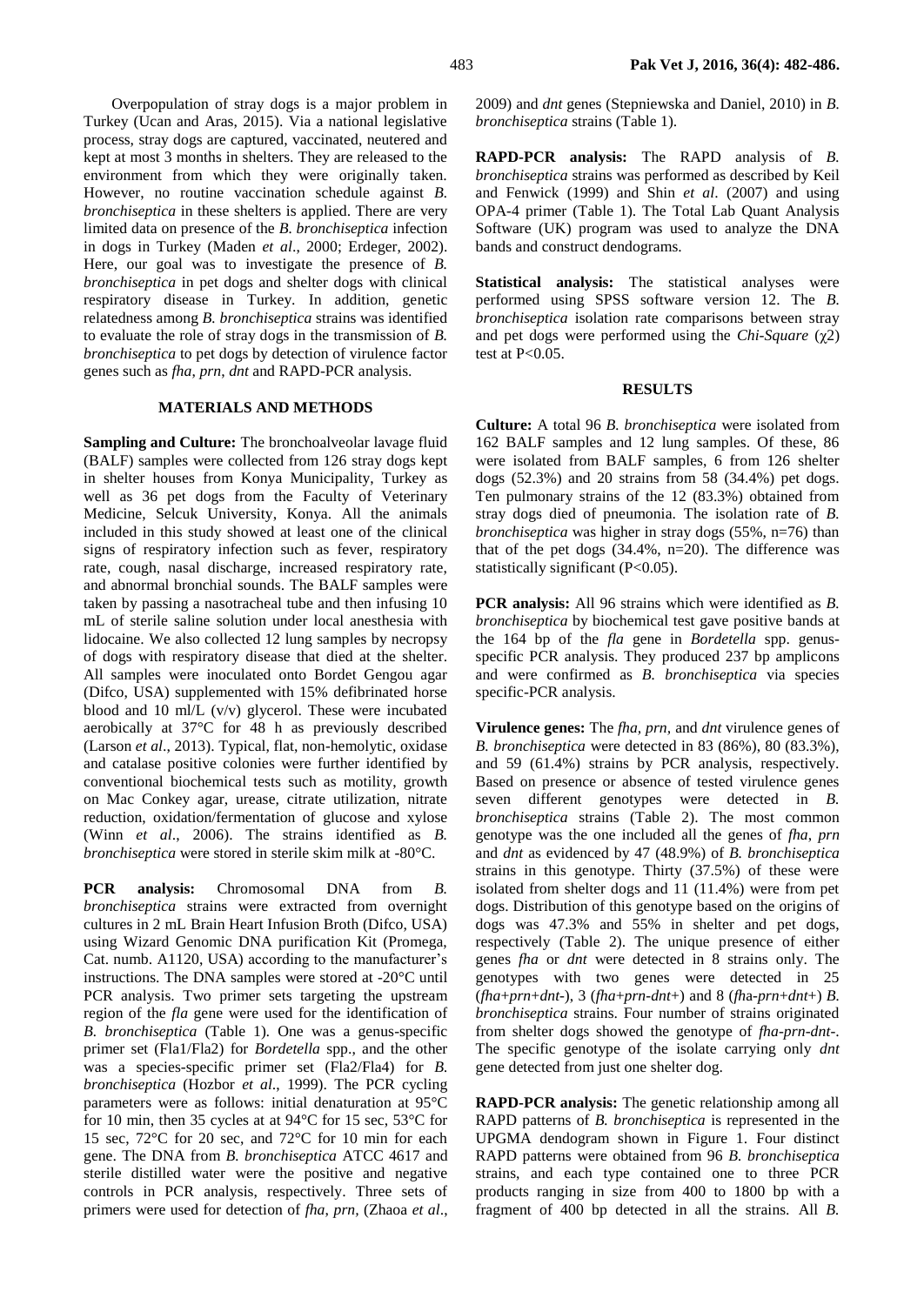*bronchiseptica* strains were put into 3 separate clusters (I, II and III in Figure 1, Table 3) in a dendogram. A total of 63.5%  $(n=61)$  of the strains were clustered in one main group (I in Figure 1) and further placed in 2 sub-groups (A, B) of the UPGMA dendogram. Fifteen of these strains were placed in sub-group A and 46 in sub-group B. The other 35 strains were located in two main groups (II and III in Figure 1, Table 3). There is an obviously genetic association between shelter dogs and pet dogs in terms of *B. bronchiseptica* strains. A high percentage of the *B. bronchiseptica* strains based on the dogs' origin 46%,  $(n=35)$  for the shelter dogs and 55%,  $(n=11)$  for the pet dogs were found in the same cluster (sub-group B of cluster I). The 36 of 47 (76.5%) strains possesing *fha*+*prn*+*dnt*+ genotype detected by PCR were also placed in sub-group B as measured by RAPD-PCR.

### **DISCUSSION**

Uncontrolled and overpopulated packs of stray dogs can transmit many infections to humans and other animals including life-threatening diseases such as rabies as well as less threating diseases like *B. bronchiseptica* infections (Anonymous, 2015). The agent is a common inhabitant of the respiratory tract of several animal species, and one of the main microorganism of the kennel cough in dogs particularly in crowded shelters (Chalker *et al*., 2003; Bhardwaj *et al*., 2013). To date, there are few studies on the presence of *B. bronchiseptica*on in dogs and no data regarding characterization of strains in Turkey (Maden *et al*., 2000; Erdeger, 2002).

**Table 1:** PCR primers used in the study

| Name of | Primer sequences 5'-3'                | Amplicon  |  |
|---------|---------------------------------------|-----------|--|
| primers |                                       | size (bp) |  |
| Fla I   | 5'-CCCCCGCACATTTCCGAACTTC-3'          | 164       |  |
| Fla2    | 5' AGGCTCCCAAGAGAGAAAGGCTT-3'         | 237       |  |
| Fla4    | 5'-TGGCGCCTGCCCTATC-3'                |           |  |
| fha     | F-5'-TTTAAGAATTCCTGACTGCCCTGGACAAT-3' | 465       |  |
|         | R-5'-TTTAAGTCGACTCGCAGATCCGCGGCAAA-3' |           |  |
|         | F-5'-TAATTGTCGACAACACCATGCTGCTGGTG-3' | 765       |  |
| þrn     | R-5'-TTTAACTGCAGGGCGGACAACTCCCTGCC-3' |           |  |
| dnt     | F-5'-GCGGTACTTGGGATAATAGA-3'          | 224       |  |
|         | R-5'-ATAAAGATGAATCGGCATTG-3'          |           |  |
| $OPA-4$ | 5'-AATCGGGCTG-3'                      | Variable  |  |

|  |  |  |  |  | Table 2: Virulence gene profiles of B. bronchiseptica strains |
|--|--|--|--|--|---------------------------------------------------------------|
|--|--|--|--|--|---------------------------------------------------------------|

|                | Number of strains |                          |           |  |  |
|----------------|-------------------|--------------------------|-----------|--|--|
| Genotypes      | Shelter dogs      | Pet dogs                 | Total     |  |  |
|                | n(%)              | n(%)                     | n (%)     |  |  |
| $fha+prn+dnt+$ | 36 (37.5)         | 11(11.4)                 | 47 (48.9) |  |  |
| fha+prn+dnt-   | 20(20.8)          | 5(5.2)                   | 25(26)    |  |  |
| fha+prn-dnt-   | 6(6.2)            | 2(2)                     | 8(8.3)    |  |  |
| fha+prn-dnt+   | 3(3.1)            | $\overline{\phantom{a}}$ | 3(3.1)    |  |  |
| fha-prn-dnt-   | 4(4.1)            |                          | 4(4.1)    |  |  |
| fha-prn+dnt+   | 6(6.2)            | 2(2)                     | 8(8.3)    |  |  |
| fha-prn-dnt+   | (1)               |                          | (1)       |  |  |
| Total          | 76                | 20                       | 96        |  |  |

(**+**): gene is present in strain, (**-**): gene is absent in strain

**Table 3:** RAPD patterns of *B. bronchiseptica* strains.

| RAPD type                | Number of strains | PCR product |           |                |
|--------------------------|-------------------|-------------|-----------|----------------|
| No                       | Shelter dogs      | Pet dogs    | Total (%) | $size(s)$ (bp) |
|                          | 44                |             | 61(63.5)  | 400 to 1800    |
| Sub-group A              | ш                 | 4           | 15(15.6)  | 400-1800       |
| <sup>†</sup> Sub-group B | 35                | н           | 46 (47.9) | 400-800-1800   |
| Ш                        | 17                | 3           | 20(20.8)  | 400-800        |
| Ш                        | 14                |             | 15(15.6)  | 400            |

**†**The most common identical RAPD pattern.

In this study, presence of *B. bronchiseptica* was investigated in shelter dogs and pet dogs from Konya that located in the center of Anatolia. Genetic relatedness among strains was detected using RAPD-PCR analysis. Some genes related to virulence factors such as *fha*, *prn*, and *dnt* were also detected by PCR in the strains to determine possible effects of stray dogs on the transmission of *B. bronchiseptica* to pets in this city.

A total 96 (48.7%) *B. bronchiseptica* were isolated from 196 samples and identified by standard microbiological methods and PCR. A higher isolation rate was observed for the shelter dogs (76 of 138; 55%) by comparison with pet dogs (20 of 58; 34.4%),  $(P < 0.05)$ . These findings are consistent with the results of previous studies from Turkey and the World (Erdeğer, 2002; Chalker *et al*., 2003; Shulz *et al.,* 2014). Erdeger (2002) isolated *B. bronchiseptica* from 8 of 13 (61%) diseased and 10 of 119 (8.4%) shelter dogs that were healthy by clinical examination in Turkey. In another study, a low isolation rate (24%) in canine BALF samples was seen (Maden *et al.*, 2000). However, the characteristics of the sampled dogs (pet or shelter dogs) are not clearly stated in that study. This suggests that comparing our study and this prior study is difficult. A high occurrence of *B. bronchiseptica* isolation in shelter dogs in our study can be explained by the fact that lower isolated and overcrowded areas serves a good medium for spreading contagious respiratory infections. The lower presence of the infection in pet dogs sampled by this study may be because of status of protection as triggered by vaccination.

The expression of Bordetella virulence determinants is controlled by Bordetella virulence gene (*bvg*) locus (Stepniewska and Daniel, 2012). The presence of Bordetella virulence genes has been used as a marker for pathogenicity as reported many times (Brockmeier *et al*., 2002; Zhaoa *et al.*, 2009; Inatsuka *et al.*, 2010). It readily determines the genotypic profiles of strains (Register, 2004; Friedman *et al.*, 2006; Stepniewska and Daniel, 2012; Khayer *et al.*, 2014; Stepniewska *et al.*, 2014). In the present study, seven different *B. bronchiseptica* genotypes were determined based on the occurrence of virulence genes, and a similar result was reported by a recent study reporting that *B. bronchiseptica* strains isolated from swine (Stepniewska and Daniel, 2012). They used flagella (*fla*) and exogenous ferric siderophore receptor (*bfrZ*) genes in addition to the *dnt* gene. Most *B. bronchiseptica* strains from shelter (47.3%) or households (55%) were detected within the same genotype (*fha*+*prn*+*dnt*+). We believe that these results suggest the role of shelter dogs on transmission of *B. bronchiseptica* to pet dogs. This is further supported by a prior study that determined *B. bronchiseptica* in a dead pet dog's body after a period of keeping in a private shelter (Bagcıgil *et al*., 2007).

It is known by the previous studies that virulence genes such as *fha*, *prn* and *dnt* are necessary for tracheal colonization and pathogenicity of Bordetella (Brockmier *et al*., 2002; Zhaoa *et al*., 2009) although some conflicting results from others have suggested that these are not obligatory for the maintenance of its pathogenicity because mutant strains are not completely avirulent (Godwin and Weiss, 1990; Brockmier and Register, 2007). In a previous study, Brockmeier *et al*. (2002)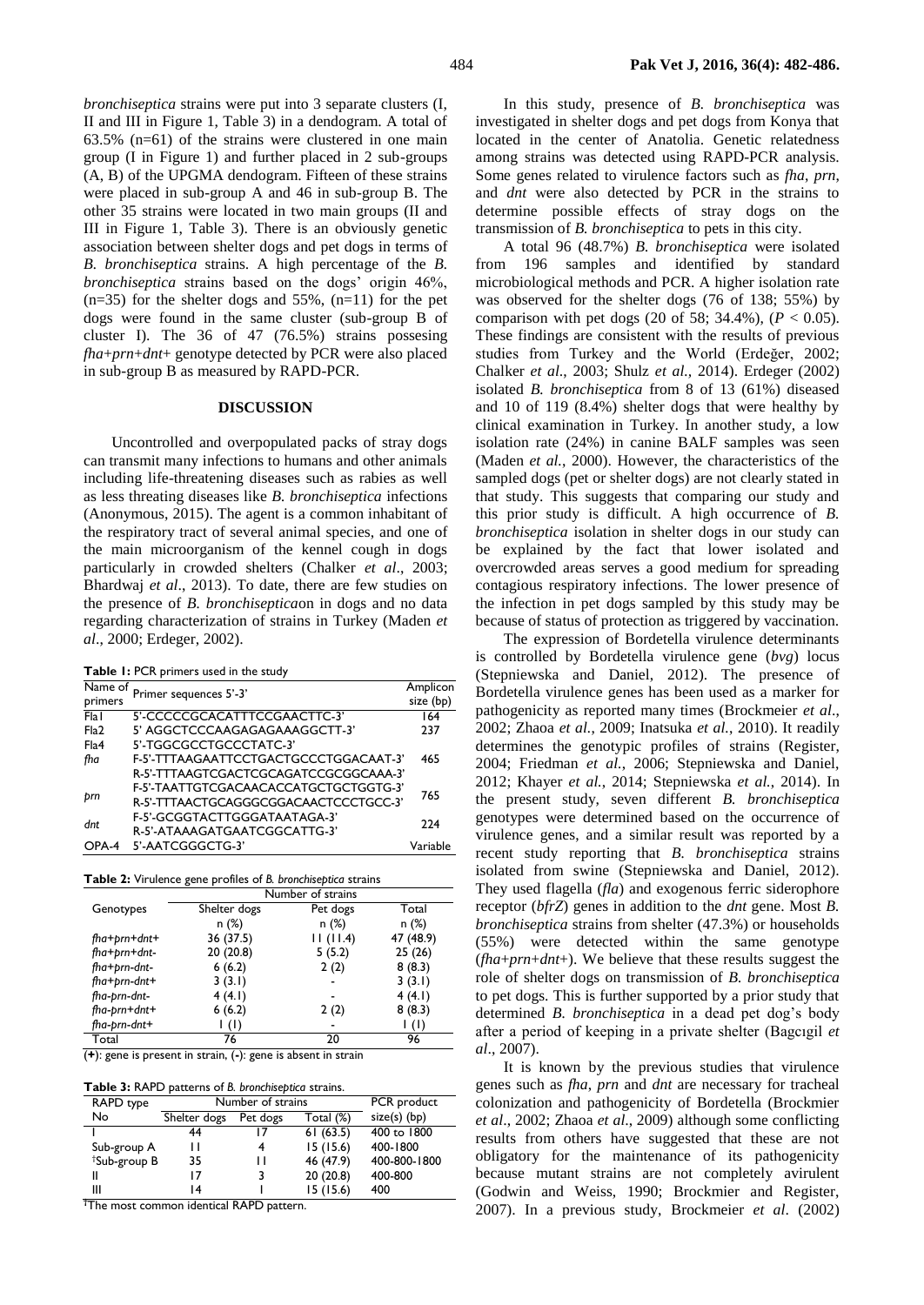showed that *dnt* knockout mutants of *B. bronchiseptica* did not cause pneumonia or atrophic rhinitis in pigs. Later, they observed a similar magnitude of turbinate atrophy in pigs initially inoculated with either the wild type or the *dnt* mutant of *B. bronchiseptica* and challenged with *P. multocida* (Brockmeier *et al*., 2007). In some mouse models, no differences were observed between *fha* mutants and wild type *B. bronchiseptica* strains for tracheal colonization capacity (Goodwin and Weiss, 1990).

The strain ratio of 48.9% as found by this study showed presence of the genes of all three. We did not observed any virulence genes from very small number of *B. bronchiseptica* strains. In agreement with previous studies (Godwin and Weiss, 1990; Brockmeier and Register, 2007), these results showed that virulence genes also tested by this study are not considered as essential genetic elements for pathogenicity of *B. bronchiseptica* strains.

The detection of DNA polymorphism by RAPD fingerprinting was used successfully for many bacteria including *Bordetella* spp. to provide information about epidemiological relationships between strains (Keil and Fenwick, 1999; Shin *et al*., 2007). In our study, 4 distinct RAPD-PCR patterns from 96 *B. bronchiseptica* strains, and three different sized PCR products (400, 800 and 18000 bp) were detected by the OP-4 primer. These findings are consistent with the results of Keil and Fenwick (1999) who used the same primer pair for typing *B. bronchiseptica* strains isolated from canines. However, they obtained different PCR products (861 bp to 2.8 kb). The polymorphism among *B. bronchiseptica* strains may be because of deletion or insertion mutations. On the other hand, Shin *et al*. (2007) reported 7 distinct RAPD fingerprint patterns in 41 swine *B. bronchiseptica* strains using the same primer (OPA-4). These authors suggested

that differences might be due to the existence of a host species-specific *B. bronchiseptica* because an earlier study produced a diverse finding (Keil and Fenwick, 1999).

Although 3 different RAPD-genotypes may be present in this study, only one predominant type (cluster I) causes disease in shelter and pet dogs. We found that 46% and 55% of the *B. bronchiseptica* strains isolated from shelter dogs and pet dogs are located in the same cluster (sub-group B of cluster I), respectively. Also, most of the strains (76.5%) showed same genotypic characteristic according to both presence of virulence genes and RAPD-PCR profiles. Our results indicate that there is a strong genetic relationship between shelter and pet dogs in terms of *B. bronchiseptica* strains. These findings are consistent with the results of other researchers (Keil and Fenwick, 1999; Shin *et al*., 2007) who have demonstrated that the population structure of *Bordetella* spp. is clonal with little genetic diversity.

In conclusion, this study demonstrated that *B. bronchiseptica* is present at a higher rate in the shelter dogs than pet dogs with respiratory disease in Konya, Turkey. Stray dogs might have a significant role in the transmission of *B. bronchiseptica* to pet dogs if they share a common environment.

This study previously presented partly as an oral presentation at the XI. Veterinary Microbiology Congress (October 2014-Antalya/Turkey). This research has been approved (2014/59) by the Ethics Committee of the Faculty of Veterinary Medicine at the University of Selcuk in Konya, Turkey.

**Author's contribution:** AC collected the BALF samples from dogs. ZS, AS, OE, USU, HHH, ZA, GS carried out microbiological and PCR analyses of *B.bronchiseptica*  isolates. All authors interpreted the data, critically revised the manuscript and approved the final version.



**Fig. 1:** Genetic relationship among the 96 *B. bronchiseptica* strains from two types of origins was estimated by clustering analysis of RAPD patterns. The dendogram was generated by the UPGMA method.